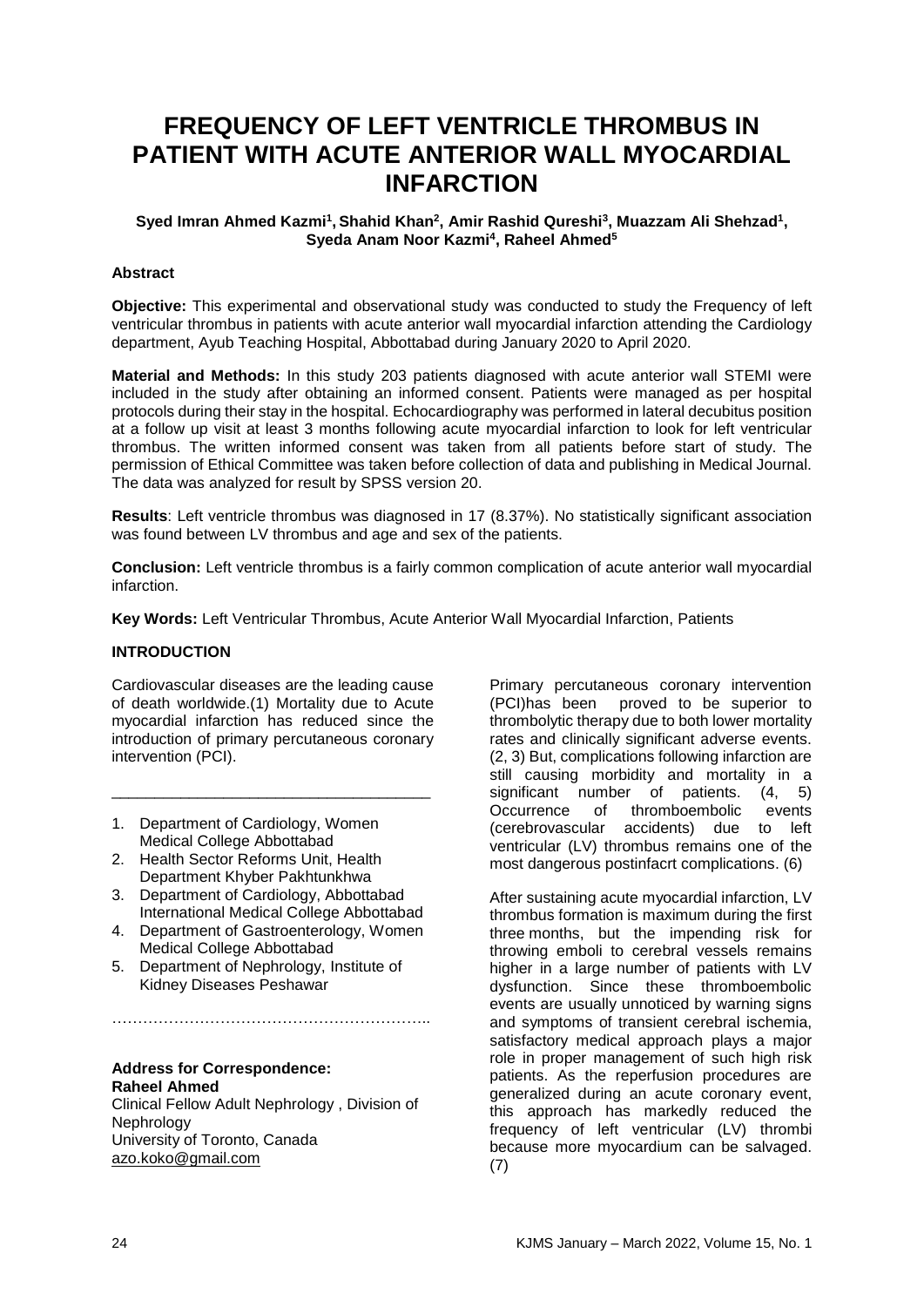Several mechanical factors are involved in the formation of LV thrombus after an acute Myocardial infarction. Blood stasis due to LV regional wall motion abnormalities (akinetc and dyskinetic LV segments), prolonged ischemia leading to subendocardial damage and hypercoagulative states (i.e. Virchow's triad –<br>blood stasis endothelial injury and stasis, endothelial injury and hypercoagulability) predispose a patient to the development of LV thrombus. (8) Occurrence of formation of LV thrombus post Myocardial Infarction is hard to estimate due to the fact that advanced management strategies for acute MI have rapidly advanced over the past two decades, however it is presumed to have reduced. Studies done before the introduction of thrombolytics have revealed that LV thrombus may have been present in up to 46% of individuals after acute anterior or apical MI. Widespread availability of potent antiplatelet and antithrombotic agents and rapid mechanical reperfusion following acute MI is thought to lower the incidence of LV thrombus to 5%–10%. (8) These treatment strategies are primarily aimed to prevent systemic embolization of LV thrombus. Anticoagulation with vitamin K antagonist (Warfarin) is the main treatment for LV thrombus to prevent systemic embolization. (9)

The current study has been designed with a view to determining the frequency of left ventricular thrombus in patients with acute anterior wall myocardial infarction admitted to the CCU. Since there is a paucity of literature on this topic from this region in general the results of this study will help to alert cardiologists about the possibility of left ventricular thrombus in patients with acute anterior wall myocardial infarction and initiate timely management. The results of this study could then be used as a basis for a large-scale study to confirm these observations. (10)

## **Material and Methods:**

In this study 203 patients of both sexes diagnosed with acute anterior wall STelevation myocardial infarction (STEMI) were included in this study after obtaining informed consent. Patients with NSTEMI and those with inferior or posterior wall ST segment elevation myocardial infarctions were excluded. Patients were managed as per hospital protocols during their stay in the hospital. Echocardiography was performed in lateral decubitus position at a follow up visit at least 3 months following acute myocardial infarction to look for left ventricular thrombus. The follow-up was complete and no cases were dropped out. The written informed consent was taken from every patient before start of study. The permission of Ethical Committee was taken before collection of data and publishing in Medical Journal. The data was analyzed for result by SPSS version 20.

## **RESULTS**

The frequency of left ventricle thrombus in this study was 8.37% (n=17). This study enrolled 203 adults as per operational definition and inclusion criteria outlined above. The mean±SD age of study participants was 54.44±8.37 years with a range of 41-68 yrs.

There were 103(50.74%) males and 100(49.26%) females in the study population. Mean age of all the study participants was 54.14±8.37 years. Thrombolysis was done in 148 (72.91%) patients. When the outcome i.e., left ventricle thrombus was stratified by age, gender and thrombolysis, no statistically significant association was found.

All results are presented below as table no 1 to 5.

| <b>Left Ventricle Thrombus</b> | <b>Frequency</b> | Percent (%) |
|--------------------------------|------------------|-------------|
| Present                        | 47               | 8.37        |
| Absent                         | 186              | 91.63       |
| Total                          | 203              | 100.0       |

## **Table 1: Frequency of left ventricle thrombus in study participants**

| <b>Table L. I Tequency of an onloopers in staay participants</b> |                  |             |  |  |
|------------------------------------------------------------------|------------------|-------------|--|--|
| Thrombolysis                                                     | <b>Frequency</b> | Percent (%) |  |  |
| Done                                                             | 148              | 72.91       |  |  |
| Not done                                                         | 55               | 27.09       |  |  |

Total 203 100.0

# **Table 2: Frequency of thrombolysis in study participants**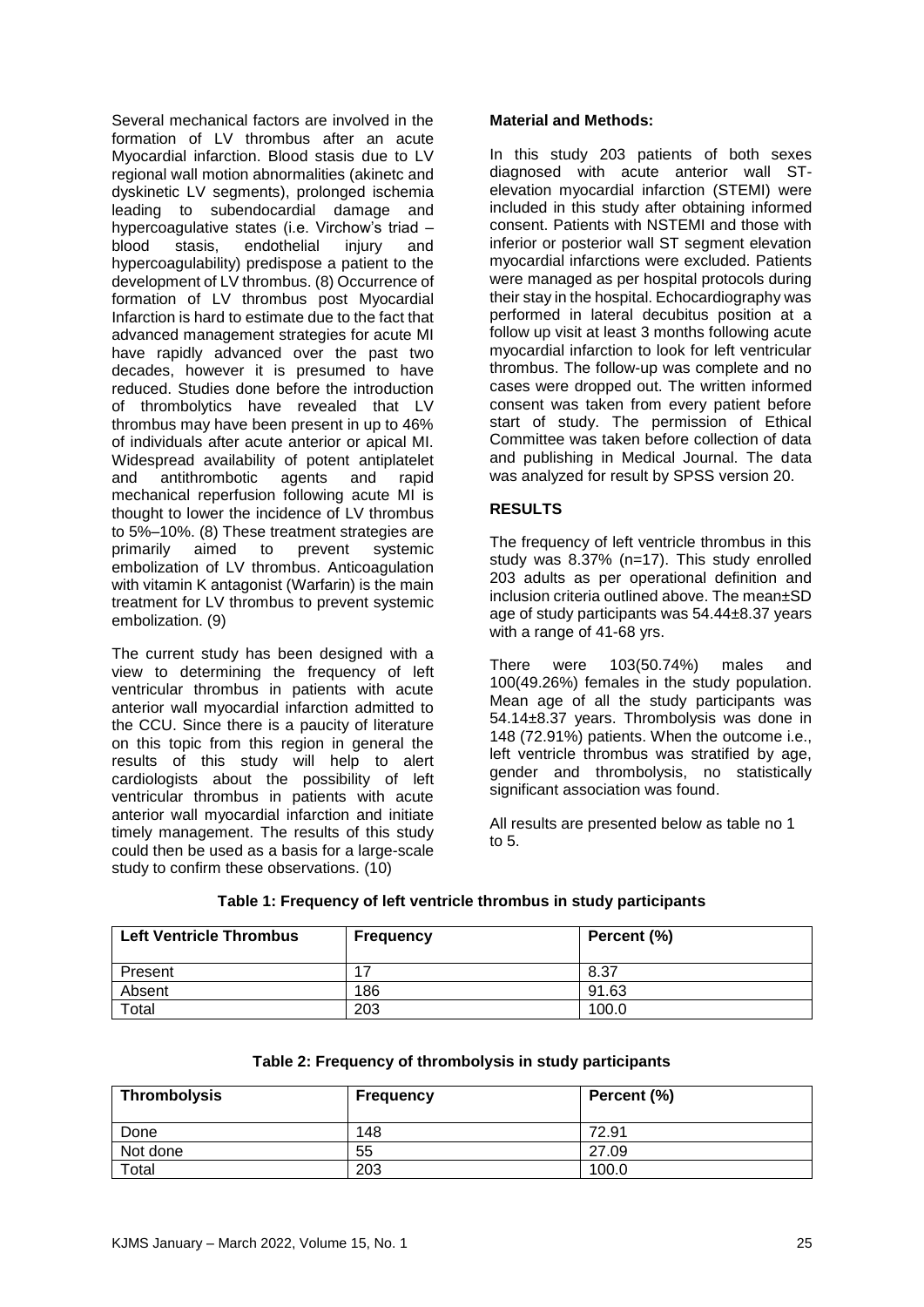## **Table 3: Cross tabulation of age of study participants with frequency of left ventricle thrombus in study participants**

| Age (years)  | <b>LV Thrombus</b> |               | Total | P value |
|--------------|--------------------|---------------|-------|---------|
|              | <b>Present</b>     | <b>Absent</b> |       |         |
| Upto 54      |                    | 98            | 107   |         |
| More than 54 |                    | 88            | 96    | 0.98    |
| Total        |                    | 186           | 203   |         |

 $p \leq 0.05$ 

#### **Table 4: Cross-tabulation of Sex of study participants with the frequency of left ventricle thrombus**

| <b>Sex</b> | <b>LV Thrombus</b> |               | Total | P value |
|------------|--------------------|---------------|-------|---------|
|            | <b>Present</b>     | <b>Absent</b> |       |         |
| Male       |                    | 92            | 103   |         |
| Female     |                    | 94            | 100   | 0.23    |
| Total      | ⇁                  | 186           | 203   |         |

## **Table 5: Cross-tabulation of Thrombolysis in study participants with the frequency of left ventricle thrombus**

| Thrombolysis | <b>LV Thrombus</b> |               | Total | P value |
|--------------|--------------------|---------------|-------|---------|
|              | <b>Present</b>     | <b>Absent</b> |       |         |
| Done         | 13                 | 135           | 148   |         |
| Not done     |                    | 51            | 55    | 0.49    |
| $\tau$ otal  | 17                 | 186           | 203   |         |

 $p \leq 0.05$ 

# **DISCUSSION**

The frequency of left ventricle thrombus in this study was 8.37%. Varying rates of left ventricle thrombus have been reported in literature. For example, a study from Abbottabad reported that LV thrombus was present in 34.1% of patients with anterior wall myocardial infarction. Total of eighty-five (85) patients of acute anterior wall Myocardial Infarction were studied, fifty-eight (68.2%) were males and twenty-seven (31.8%) were females. The mean age for males was 58.72+12.13 years and for females it was 59.69±8.17 years. On echocardiography 29 patients had LVT (34.1%). Mean age of patients with LVT was 61.14±10.74 and those without LVT 57.93±11.05 years. Among the sixty-five ST-elevation Myocardial Infarction (STEMI) patients twenty eight (43.1%) got Left Ventricle Thrombus and in twenty non-ST-elevation Myocardial Infarction (NSTEMI) patients only one (5%) had Left Ventricle Thrombus. In 52 patients who were diagnosed within 12 hours of onset of chest pain 8 (15.4%) developed LVT. While in 33 patients whose MI was diagnosed after 12 hours of onset of chest pain 21 (63.6%) were complicated with LV Thrombus. The authors concluded that Male patients, older

than 50 years of age, suffering from STEMI may be at increased risk of post infarct LVT. Early hospitalization seems to lower the risk of LVT.

Interestingly, no statistically significant association between age, and gender and LV thrombus was noted in this study. Also, NSTEMI was an exclusion criteria in this study therefore we couldn't determine association of STEMI with LV thrombus formation. (11, 12)

Recent study from the US reported that LV thrombus was detected in 28 (1.6%) patients of acute STEMI who were treated with Percutaneous Coronary Intervention. (13)This study recruited consecutive patients who presented at Saint Luke & Mid America Heart hospital with ST elevation myocardial Infarction and were managed with percutaneous coronary intervention (PCI) and an echocardiogram. Total of 1,698 patients (1,205 men, mean age 61 ± 13 years) comprised the study group. Echocardiography was done on hospital day two, and an Ultrasound contrast Agent (UCA) was used in 1292 sick persons (76% percent). Left Ventricle thrombus was present in 28 (1.6%) patients. Thrombolysis resulted in lower Left Ventricle thrombus (odds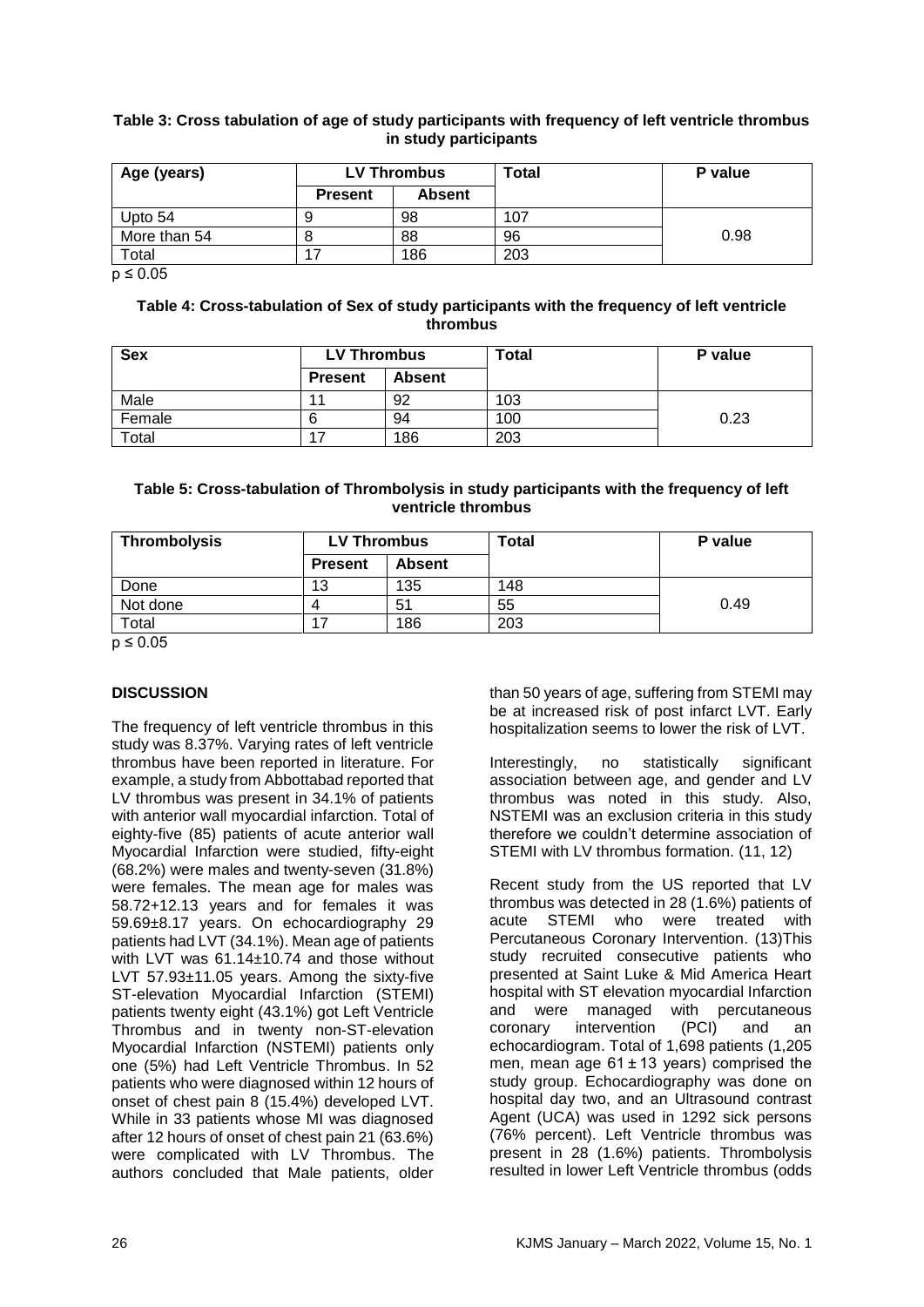ratio = 0.41, 95% CI 0.16 to 1.04, p = 0.060), and preserved LVEF was associated with less Left Ventricle thrombus (odds ratio = 0.96, 95% CI 0.91 to 0.97,  $p = < 0.001$ ). An ultrasound contrast agent (UCA) was used in most echocardiograms, and it improves accuracy in the detection and exclusion of LV thrombus. (14,15)

A study from Lahore, Pakistan reported that left ventricular thrombus was present in 28% patients with acute anterior wall myocardial infarction. (16) In this study, 100 patients with anterior wall STEMI presenting to cardiac emergency or coronary care unit (CCU) of Cardiac complex, Gulab Devi Hospital, were selected on non- probability, purposive sampling meeting inclusion criteria, after taking written informed consent. All the patients were treated initially for management of acute STEMI, including use of thrombolytics where indicated. Echocardiography was performed during the same admission to assess presence of LV thrombus (LVT). Results: The mean age was  $54.3 \pm 11.4$  years. (17, 18)

There were 84(84%) male patients and 16 (16%) female patients. LVT was present in 28 (28%) patients on TTE. Among those, there were 23 (82.1%) male and 5 (17.9%) female patients. However, out of 84 male patients 27.4% develop LVT and among 16 female patients this ratio was 31.3%. The LV thrombus was independent of age and gender. LV thrombus was significantly less in thrombolytic group as compared to those who were not given this therapy, i.e. p value 0.05. (19, 20) The authors concluded that patients with anterior wall acute STEMI not infrequently develop the complication of development of LV thrombus.

## **CONCLUSION**

Formation of a left ventricle thrombus following an acute anterior wall myocardial infarction is a fairly common complication and all cardiologists should actively look for a left ventricle thrombus in patients with acute AWMI.

## **Authors Contribution**

SIAK, MAS, ARQ; Basic Idea, Ethical approval, Questionnaire design, Data collection, Manuscript writing, Data Analysis & References, Correction of Manuscript, Review of article as biostatical expert.

SIAK, MAS, ARQ, MQ, RA, SK ; Data collection, Literature review, Basic Manuscript writing, Data Analysis & References

SIAK, SANK, RA, SK ; Data Entry, Data Analysis & References, Manuscript writing, Proof reading of Manuscript

**Conflicts of Interest** Authors declare No conflict of interest.

**Findings;** No funding was involved for this research work.

# **REFERENCES:**

1. Ahmad T, Alam MB, Khan A, Islam AM, Hossain Z, Asaduzzaman K. Study on Risk Factors and Pattern of Coronary Artery Involvement in Young Acute Coronary Syndrome Patients. Bangladesh Heart J. 2017;32(1):40.

2. Hagen TP, Häkkinen U, Belicza E, Fatore G, Goude F, EuroHOPE study group. Acute Myocardial Infarction, Use of Percutaneous Coronary Intervention, and Mortality: A Comparative Effectiveness Analysis Covering Seven European Countries. Health Econ. 2015;24 Suppl 2:88–101.

3. Dégano IR, Subirana I, Fusco D, Tavazzi L, Kirchberger I, Farmakis D, et al. Percutaneous coronary intervention reduces mortality in myocardial infarction patients with comorbidities: Implications for elderly patients with diabetes or kidney disease. Int J Cardiol. 2017;249:83–9.

4. Kondur AK, Hari P, Afonso LC. Complications of Myocardial Infarction [Internet]. Medscape. 2014 [cited 2018 Jun 13].

5. Durko AP, Budde RPJ, Geleijnse ML, Kappetein AP. Recognition, assessment and management of the mechanical complications of acute myocardial infarction. Heart. 2018;104(14):1216-1223.

6. Lip GY, Manning WJ, Weissman NJ. Left ventricular thrombus after acute myocardial infarction. UpToDate. 2018 [cited 13 Jun 2018.

7. Eberli F, O'Sullivan C. Left ventricular thrombus formation after acute myocardial infarction: vigilance still required in the modern era. Swiss Med Wkly. 2015;1–2.

8. Delewi R, Zijlstra F, Piek JJ. Left ventricular thrombus formation after acute myocardial infarction. Heart. 2012;98(23):1743–9.

9. Driesman A, Hyder O, Lang C, Stockwell P, Poppas A, Dawn Abbott J. Incidence and Predictors of Left Ventricular Thrombus After Primary Percutaneous Coronary Intervention